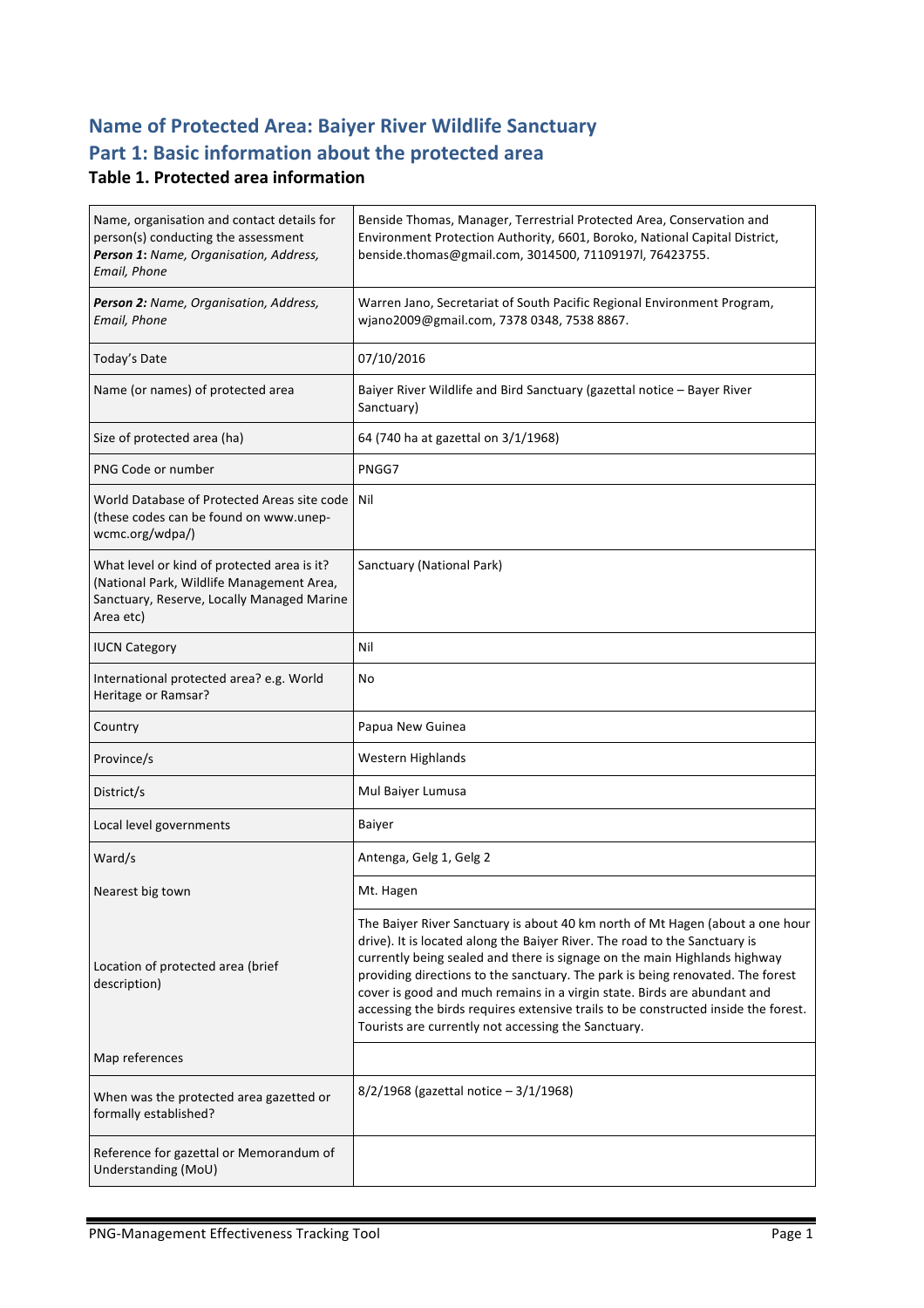| Who owns the protected area? please enter<br>Government Private Community/ customary<br>landowners, private, Other (name) and<br>include Clan name(s)                                                                                          | State land (National Government)                                                                                                                                                                                                                                                                                                       |  |
|------------------------------------------------------------------------------------------------------------------------------------------------------------------------------------------------------------------------------------------------|----------------------------------------------------------------------------------------------------------------------------------------------------------------------------------------------------------------------------------------------------------------------------------------------------------------------------------------|--|
| Number of households living in the<br>protected area                                                                                                                                                                                           | 0 (Previously when the management of the wildlife sanctuary was active, the<br>people who were working in the sanctuary lived there, but currently there are<br>no people living in the sanctuary.)                                                                                                                                    |  |
| Population size within the protected area                                                                                                                                                                                                      | 0                                                                                                                                                                                                                                                                                                                                      |  |
| Who manages the protected area?(e.g.<br>please enter government, customary<br>landowners [add clan names] management<br>committee [how many and what gender])                                                                                  | There is a caretaker landowner management team of two and management is<br>facilitated by the Mul Baiyer Lumusa District Administration and also the<br>Provincial Administration (Commerce and Tourism Division).                                                                                                                     |  |
| Total number of staff (this means anyone<br>working on the protected area in paid jobs -<br>whether NGOs, community, rangers or<br>customary landowners                                                                                        | 24                                                                                                                                                                                                                                                                                                                                     |  |
| Temporary paid workers                                                                                                                                                                                                                         | 22 (20 casual workers and 2 Community Relations Officers)                                                                                                                                                                                                                                                                              |  |
| Permanent paid workers 2                                                                                                                                                                                                                       |                                                                                                                                                                                                                                                                                                                                        |  |
| Annual budget (US\$) - excluding staff salary<br>costs                                                                                                                                                                                         | 0                                                                                                                                                                                                                                                                                                                                      |  |
| Operational (recurrent) funds                                                                                                                                                                                                                  | 0                                                                                                                                                                                                                                                                                                                                      |  |
| Project or special funds                                                                                                                                                                                                                       | K500,000                                                                                                                                                                                                                                                                                                                               |  |
| Reason for park establishment                                                                                                                                                                                                                  | The land was purchased from the customary landowners (Ugini clan) in 1950<br>and the original purpose was to develop a zoological garden and to protect<br>forest ecosystems. The landowners were engaged in the management of the<br>area. The customary landowners wanted to protect the land for future<br>generations.             |  |
| What are the main values for which the area<br>is designated (Fill this out after data sheet 2)                                                                                                                                                | Forest, animals and river systems.                                                                                                                                                                                                                                                                                                     |  |
| List the primary protected area management<br>objectives (add lines if needed after the<br>most important objectives):<br>Management objective 1                                                                                               | To protect the forest.                                                                                                                                                                                                                                                                                                                 |  |
| Management objective 2                                                                                                                                                                                                                         | To protect the animals (cassowary, wild dogs, pigs).                                                                                                                                                                                                                                                                                   |  |
|                                                                                                                                                                                                                                                | Management objective 3   To sustain community livelihoods.                                                                                                                                                                                                                                                                             |  |
| Number of people involved in answering the<br>assessment questions                                                                                                                                                                             | 3                                                                                                                                                                                                                                                                                                                                      |  |
| Name/organisation/contact details of<br>people participating the assessment (Please<br>do not insert return/enter or dot points)                                                                                                               | Mark Doa, Baiyer Wildlife Sanctuary Coordinator, PO Box 67, Mt Hagen,<br>71434884; Wanpis Waiya, Baiyer Wildlife Sanctuary Supervisor, Baiyer River<br>Sanctuary, PO Box 67, Mt Hagen, 71622533; Yangga Treppe, Biayer District<br>Administration, Planning and Project Officer, PO Box 14, Mt Hagen,<br>kukipa46@gmail.com, 73519542. |  |
| Customary landowners/other community;<br>CEPA, Other national government agency;<br>Provincial govt; local level govt; Protected<br>area staff (anyone working on the protected<br>area in paid jobs; NGO; Donors; External<br>experts; Others | Customary landowners.                                                                                                                                                                                                                                                                                                                  |  |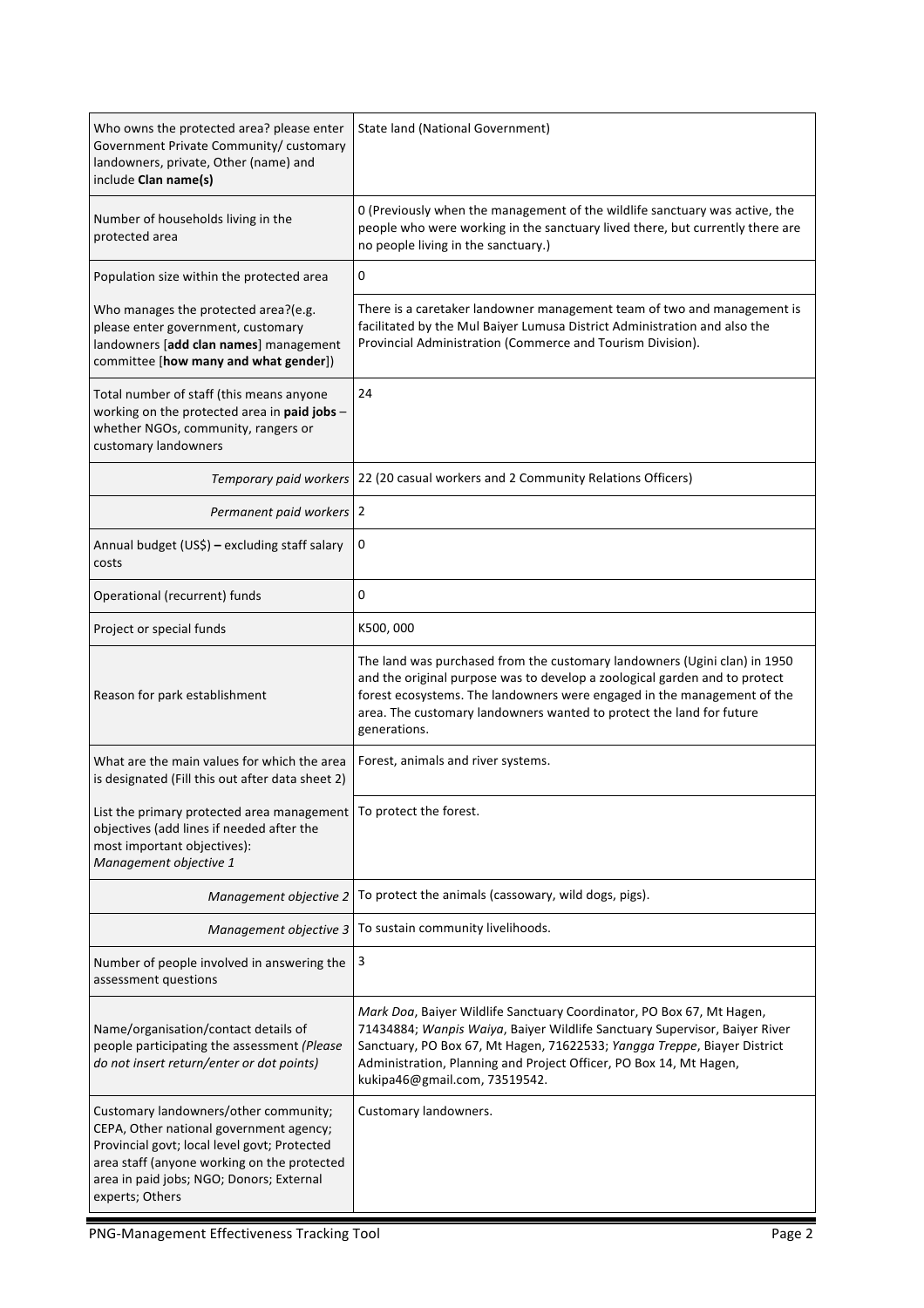| Please note if assessment was carried out in<br>association with a particular project, on<br>behalf of an organisation or donor. | Secretariat of the Pacific Regional Environmental Programme through the PNG<br><b>Protected Area Assessment Project, which is a component of the GEF</b><br>Community-based Forest and Coastal Conservation and Resource<br>Management Project in PNG. |
|----------------------------------------------------------------------------------------------------------------------------------|--------------------------------------------------------------------------------------------------------------------------------------------------------------------------------------------------------------------------------------------------------|
|----------------------------------------------------------------------------------------------------------------------------------|--------------------------------------------------------------------------------------------------------------------------------------------------------------------------------------------------------------------------------------------------------|

### Part 2: What makes this protected area special and important?

The Baiyer River Sanctuary is to be revived to attract tourists, particularly bird watchers. This process is being driven by the local Member of Parliament in conjunction with the Conservation and Environment Protection Authority (CEPA) (Kinjap 2016). The Sanctuary was managed by the Western Highlands Provincial Government when it began in 1968. When funding ceased the Sanctuary closed and the facilities deteriorated. A rehabilitation program has been negotiated and it is expected that 10 new buildings will be erected (e.g. Administration Centre, conference areas and a lodge) and there will be inductions for tourists and school children. It is reported that when the zoo ceased operations, the local people looked after the area (e.g. retaining forest and prohibiting gardens and houses).

#### Table 2. Key values of the protected area

| No. | <b>Key values</b> | <b>Brief description</b>                                                                                                                                                                                                                            | <b>Note if endangered</b><br>species or<br>ecosystem (IUCN) |
|-----|-------------------|-----------------------------------------------------------------------------------------------------------------------------------------------------------------------------------------------------------------------------------------------------|-------------------------------------------------------------|
|     | Forest            | The main species are oak trees and they are in a very healthy,<br>natural state. The area consists of mid-montane forests, riverine<br>forests and patches of higher altitude savannah.                                                             |                                                             |
|     | Animals           | The area is important for birds (e.g. raggiana bird of paradise,<br>dwarf and northern cassowary and harpy eagle) and there are<br>echidna (long and short beaked) and other mammals including<br>rats and bandicoots. The people respect the area. | Reggianna bird of<br>paradise, harpy<br>eagle               |
|     | River systems     | The river system provides water for the community and is in<br>relatively good condition.                                                                                                                                                           |                                                             |

#### Table 3. Checklist of values/benefits

Not important 0; Important 1; Very important 2; Don't know DK

|    | How important is the protected area                                                                                                       | <b>Score</b>   | <b>Comment</b>                                                                                                                                                    |
|----|-------------------------------------------------------------------------------------------------------------------------------------------|----------------|-------------------------------------------------------------------------------------------------------------------------------------------------------------------|
|    | for each of the listed values/benefits?                                                                                                   | (0,1,2, DK)    |                                                                                                                                                                   |
| 1. | Biodiversity $-$ the presence of many<br>different kinds of plants, animals and<br>ecosystems                                             | 2              | Biodiversity values (e.g. forest and animals) were an<br>important reason for establishing the Sanctuary and will be<br>important for future generations.         |
|    | 2. Presence of rare, threatened, or<br>endangered species (plants and animals)                                                            | $\mathcal{P}$  | There are several rare and threatened species, including bird<br>of paradise, harpy eagle, cassowary (northern and dwarf),<br>echidna (both long and short beak). |
| 3. | Ecosystems (e.g. wetlands, grasslands,<br>coral reefs etc) that are rare because<br>they have been cleared or destroyed in<br>other areas | $\mathcal{P}$  | Forest ecosystems are important.                                                                                                                                  |
|    | 4. Protecting clean, fresh water                                                                                                          | 2              | Water is life and it is important for the community and<br>visiting tourists and the animals need water.                                                          |
| 5. | Sustaining important species in big<br>enough numbers that they are able to<br>survive here                                               | $\mathfrak{p}$ |                                                                                                                                                                   |
| 6. | Providing a source of employment for<br>local communities now                                                                             | 2              | That Sanctuary creates employment and this supports<br>individuals and families.                                                                                  |
| 7. | Providing resources for local subsistence<br>(food, building materials, medicines etc.)                                                   | $\mathcal{P}$  | The community benefits from the Sanctuary, which provides<br>for sustainable livelihoods including food, building material<br>and medicines.                      |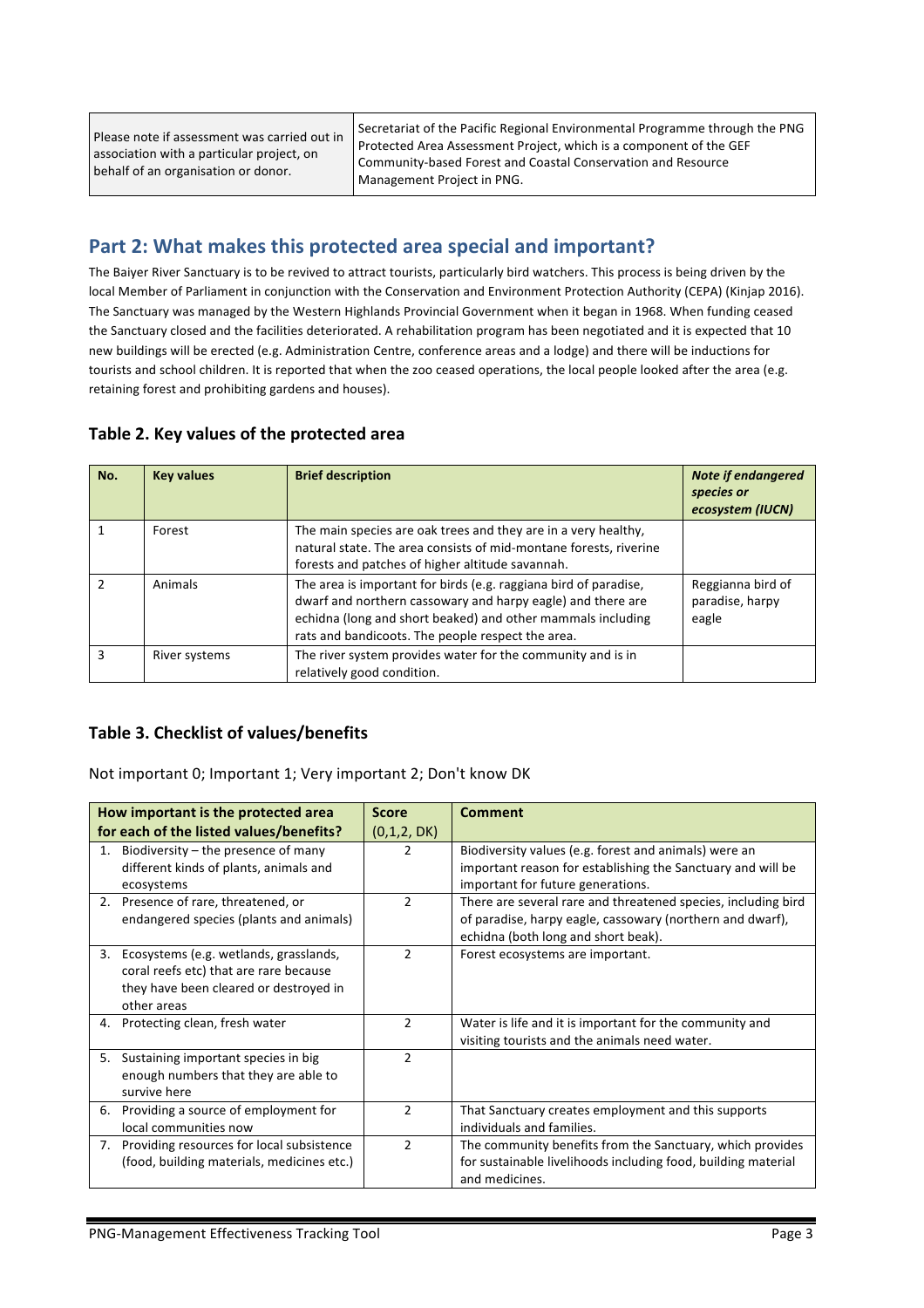| Providing community development<br>8.<br>opportunities through sustainable                              | $\overline{2}$ | Guest houses are being developed and this will generate<br>income for the community.                                                                                                                      |
|---------------------------------------------------------------------------------------------------------|----------------|-----------------------------------------------------------------------------------------------------------------------------------------------------------------------------------------------------------|
| resource use                                                                                            |                |                                                                                                                                                                                                           |
| Religious or spiritual significance (e.g.<br>9.<br>tambu places)                                        | $\overline{2}$ | There is a belief that a wild meri (woman) kills men and<br>protects animals i.e. there are masalai places of importance<br>to the landowners.                                                            |
| 10. Plant species of high social, cultural, or<br>economic importance                                   | $\mathcal{P}$  | Salat and tanget are used in traditional ceremonies; diwai<br>skin (i.e. tree bark is used to cure headaches); some juices<br>are placed on fresh cuts so that they will heal.                            |
| 11. Animal species of high social, cultural, or<br>economic importance                                  | $\mathcal{P}$  |                                                                                                                                                                                                           |
| 12. Attractive scenery                                                                                  | $\overline{2}$ | Baiyer River Sanctuary has attractive scenery and this has<br>'placed PNG on the world map'.                                                                                                              |
| 13. Tourism now                                                                                         | $\overline{2}$ | The Sanctuary is identified on the internet as an important<br>site (even though it is not functioning). We are trying to<br>revive the Sanctuary.                                                        |
| 14. Potential value for tourism in the future                                                           | $\mathcal{P}$  | Baiyer River can generate income from tourism (e.g. the<br>community can produce cultural shows, showcase their<br>small gardens and caves, purchase artifacts, view the<br>scenery and go bird watching. |
| 15. Educational and/or scientific value                                                                 | 2              | This area is less developed so we need to send students<br>from our area to do studies elsewhere.                                                                                                         |
| 16. Maintaining culture and tradition on<br>customary land and passing this on to<br>future generations | 2              | Teaching children about the Sanctuary and the environment<br>is important.                                                                                                                                |

## Part 3: What are the threats to the protected area?

#### **Table 4: Threats to the protected area**

- H High significance threats are seriously degrading values. This means they are badly damaging some value -it might be a kind of animal or plant, or your traditional gardens
- **M Medium** threats are having some negative impact they are damaging values but not so badly
- **L** Low threats are present but not seriously damaging values<br>**0** N/A where the threat is not present in the protected area c
- **N/A** where the threat is not present in the protected area or where something is happening but is not threatening the values at all

| <b>Threat type</b>                  | <b>Score</b> | <b>Notes</b>                                                         |
|-------------------------------------|--------------|----------------------------------------------------------------------|
|                                     | (H,M,L,0)    |                                                                      |
| 1.1 Housing and settlement          |              | Settlement does not affect the area, as people know that they can be |
|                                     |              | moved away.                                                          |
| 1.1a Population increase in the     |              | There are not many people living in this area. However, the growing  |
| protected area community            |              | numbers place pressure on the resources of the protected area.       |
| 1.2 Commercial and industrial areas | $\mathbf{0}$ |                                                                      |
| 1.3 Tourism and recreation          |              | Tourism facilities have fallen into disrepair. However, they will be |
| infrastructure                      |              | revived and tourism will begin again.                                |
| 2.1 Customary land owner and        | L            |                                                                      |
| community gardens and small crops   |              |                                                                      |
| 2.1a Drug cultivation               | 0            |                                                                      |
|                                     |              |                                                                      |
| 2.1b Commercial plantations         | 0            |                                                                      |
|                                     |              |                                                                      |
| 2.2 Wood and pulp plantations       | $\Omega$     |                                                                      |
|                                     |              |                                                                      |
| 2.3 Livestock farming and grazing   | $\Omega$     |                                                                      |
|                                     |              |                                                                      |
| 2.4 Marine and freshwater           | $\Omega$     |                                                                      |
| aquaculture                         |              |                                                                      |
| 3.1 Oil and gas drilling            | $\Omega$     |                                                                      |
|                                     |              |                                                                      |
| 3.2 Mining and quarrying            | 0            |                                                                      |
|                                     |              |                                                                      |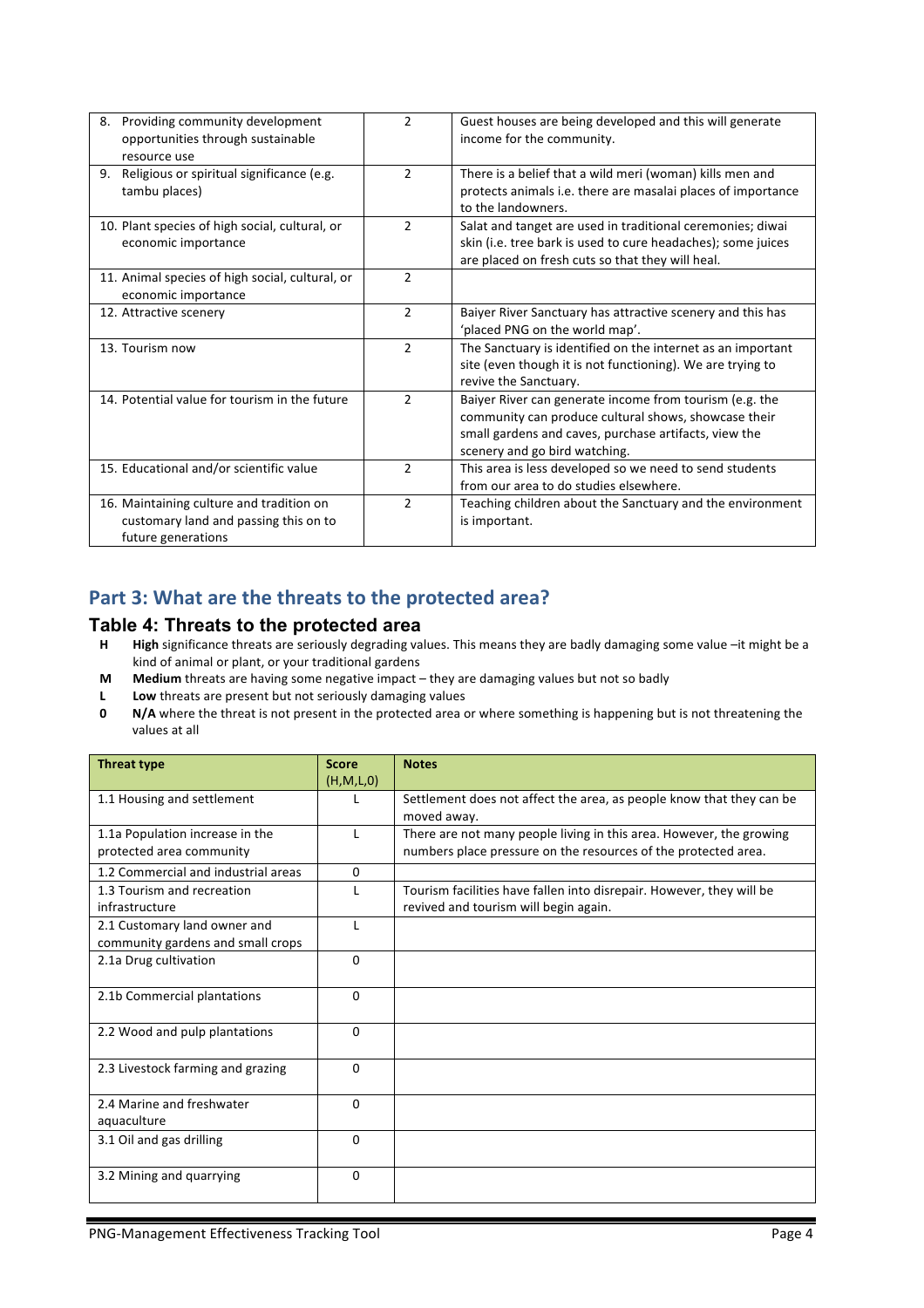| <b>Threat type</b>                                       | <b>Score</b><br>(H,M,L,0) | <b>Notes</b>                                                              |
|----------------------------------------------------------|---------------------------|---------------------------------------------------------------------------|
|                                                          | 0                         |                                                                           |
| 3.3 Energy generation                                    |                           |                                                                           |
| 4.1 Roads and railroads (include<br>road-killed animals) | L                         | We will build fencing to protect wildlife in the Sanctuary.               |
| 4.2 Utility and service lines (e.g.                      | 0                         |                                                                           |
| electricity cables, telephone lines)                     |                           |                                                                           |
| 4.3 Shipping lanes                                       | 0                         |                                                                           |
|                                                          |                           |                                                                           |
| 4.4 Flight paths                                         | 0                         |                                                                           |
| 5.1 Hunting, killing and collecting                      | H                         | As there is no fence, people are free to move around the Sanctuary        |
| terrestrial animals (including killing                   |                           | and hunt wildlife, mainly for subsistence purposes. This is causing a     |
| of animals as a result of                                |                           | reduction in species numbers.                                             |
| human/wildlife conflict)                                 |                           |                                                                           |
| 5.2 Gathering terrestrial plants or                      | H                         | As there is no fence, people are free to move around the Sanctuary        |
| plant products (non-timber)                              |                           | and gather plants. Preventing the gathering of plants will be a priority  |
|                                                          |                           | when the Sanctuary is revived.                                            |
| 5.3a Logging and wood harvesting                         | 0                         |                                                                           |
| for local/customary use                                  |                           |                                                                           |
| 5.3b Logging and wood harvesting -<br>commercial logging | 0                         |                                                                           |
| 5.4a Fishing, killing and harvesting                     | $\Omega$                  |                                                                           |
| aquatic resources for                                    |                           |                                                                           |
| local/customary use                                      |                           |                                                                           |
| 5.4b Fishing, killing and harvesting                     | 0                         |                                                                           |
| aquatic resources for commercial                         |                           |                                                                           |
| use                                                      |                           |                                                                           |
| 6.1 Recreational activities and                          | M                         | We will utilise two options, caging and also building bigger fencing so   |
| tourism                                                  |                           | animals can move freely, and also plant trees that fruit to provide food  |
|                                                          |                           | for animals and birds and this will support bird watching for tourists.   |
| 6.2 War, civil unrest and military                       | 0                         |                                                                           |
| exercises                                                |                           |                                                                           |
| 6.3 Research, education and other                        | L                         | The impact depends on the research and the number of people               |
| work-related activities in protected                     |                           | involved.                                                                 |
| areas                                                    |                           |                                                                           |
| 6.4 Activities of protected area                         | L                         | Vehicles will be restricted in some areas within the protected area and   |
| managers (e.g. construction or                           |                           | there will be rules on the use of cars to minimise impacts on             |
| vehicle use)                                             |                           | biodiversity.                                                             |
| 6.5 Deliberate vandalism, destructive                    | L                         |                                                                           |
| activities or threats to protected                       |                           |                                                                           |
| area staff and visitors                                  |                           |                                                                           |
| 7.1 Fire and fire suppression                            | H                         | Drought is and will propagate fire and we need to fence the area (480     |
| (including arson)<br>7.2 Dams, hydrological modification | 0                         | ha has been surveyed).                                                    |
| and water management/use                                 |                           |                                                                           |
| 7.3a Increased fragmentation within                      | $\mathbf 0$               |                                                                           |
| protected area                                           |                           |                                                                           |
| 7.3b Isolation from other natural                        | $\mathbf 0$               |                                                                           |
| habitat (e.g. deforestation)                             |                           |                                                                           |
| 7.3c Other 'edge effects' on park                        | L                         | There are villages along the edges of the Sanctuary and this results in a |
| values                                                   |                           | range of negative impacts on the protected area.                          |
| 7.3d Loss of keystone species (e.g.                      | L                         | The area is big enough to support keystone species.                       |
| top predators, pollinators etc.)                         |                           |                                                                           |
| 8.1 Pest plants                                          | Н                         | There are four types of invasive species (e.g. paipa spp).                |
| 8.1a Pest animals                                        | Н                         | Talapia is found in the waterways, and there are dogs and pigs.           |
| 8.1b Diseases such as fungus or                          | L                         |                                                                           |
| viruses that make native plants or                       |                           |                                                                           |
| animals sick                                             |                           |                                                                           |
| 8.2 Introduced genetic material (e.g.                    | $\mathbf 0$               |                                                                           |
| genetically modified organisms)                          |                           |                                                                           |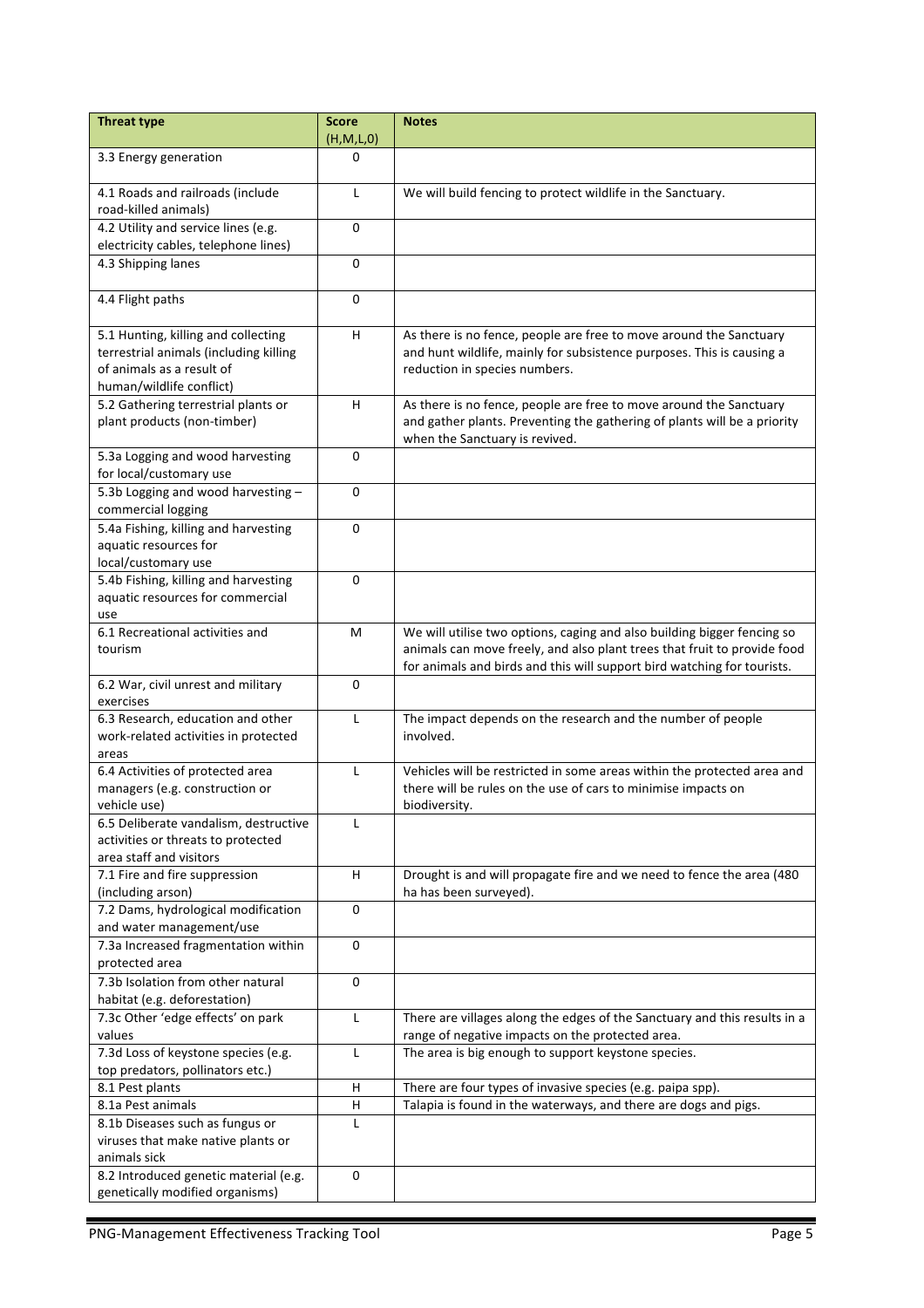| <b>Threat type</b>                       | <b>Score</b> | <b>Notes</b>                                                          |
|------------------------------------------|--------------|-----------------------------------------------------------------------|
|                                          | (H,M,L,0)    |                                                                       |
| 9.1 Household sewage and urban           | 0            |                                                                       |
| waste water                              |              |                                                                       |
| 9.1a Sewage and waste water from         | $\Omega$     |                                                                       |
| protected area facilities                |              |                                                                       |
| 9.2 Industrial, mining and military      | $\Omega$     |                                                                       |
| effluents                                |              |                                                                       |
| 9.3 Agricultural and forestry            | $\mathbf{0}$ | The area growing sorghum for animal feed and the residue may affect   |
| effluents (e.g. excess fertilizers or    |              | the Sanctuary in the future.                                          |
| pesticides)                              |              |                                                                       |
| 9.4 Garbage and solid waste              | 0            |                                                                       |
|                                          |              |                                                                       |
| 9.5 Air-borne pollutants                 | 0            |                                                                       |
| 9.6 Excess energy (e.g. heat             | 0            |                                                                       |
| pollution, lights etc.)                  |              |                                                                       |
| 10.1 Volcanoes                           | $\Omega$     |                                                                       |
|                                          |              |                                                                       |
| 10.2 Earthquakes/Tsunamis                | $\Omega$     |                                                                       |
|                                          |              |                                                                       |
| 10.3 Avalanches/Landslides               | $\Omega$     |                                                                       |
|                                          |              |                                                                       |
| 10.4 Erosion and siltation/              | М            | Erosion occurs at the picnic area.                                    |
| deposition (e.g. shoreline or riverbed   |              |                                                                       |
| changes)                                 |              |                                                                       |
| 11.1 Habitat shifting and alteration     | H            | Seasonal weather patterns are affecting plants.                       |
| 11.2 Droughts                            | M            | Droughts that are continuous for 2-3 years can affect habitats and    |
|                                          |              | animals.                                                              |
| 11.3 Temperature extremes                | м            |                                                                       |
| 11.4 Storms and flooding                 | м            | There are big rivers along the Sanctuary and floods can affect the    |
|                                          |              | habitat.                                                              |
| 11.5 Coral bleaching                     | $\mathbf{0}$ |                                                                       |
|                                          |              |                                                                       |
| 11.6 Intrusion by saltwater into         | 0            |                                                                       |
| gardens etc.                             |              |                                                                       |
| 11.7 Sea level rise                      | 0            |                                                                       |
|                                          |              |                                                                       |
| Other (please explain)                   |              |                                                                       |
|                                          |              |                                                                       |
| 12.1 Loss of cultural links, traditional | L            | When the Sanctuary is revived it will help support the development of |
| knowledge and/or management              |              | cultural and traditional links to the protected area.                 |
| practices                                |              |                                                                       |
| 12.2 Natural deterioration of            | M            | There are important cultural places, but they need maintenance.       |
| important cultural site values           |              |                                                                       |
| 12.3 Destruction of cultural heritage    | 0            |                                                                       |
| buildings, gardens, sites etc.           |              |                                                                       |
| Other (please explain)                   | Н            | Politics                                                              |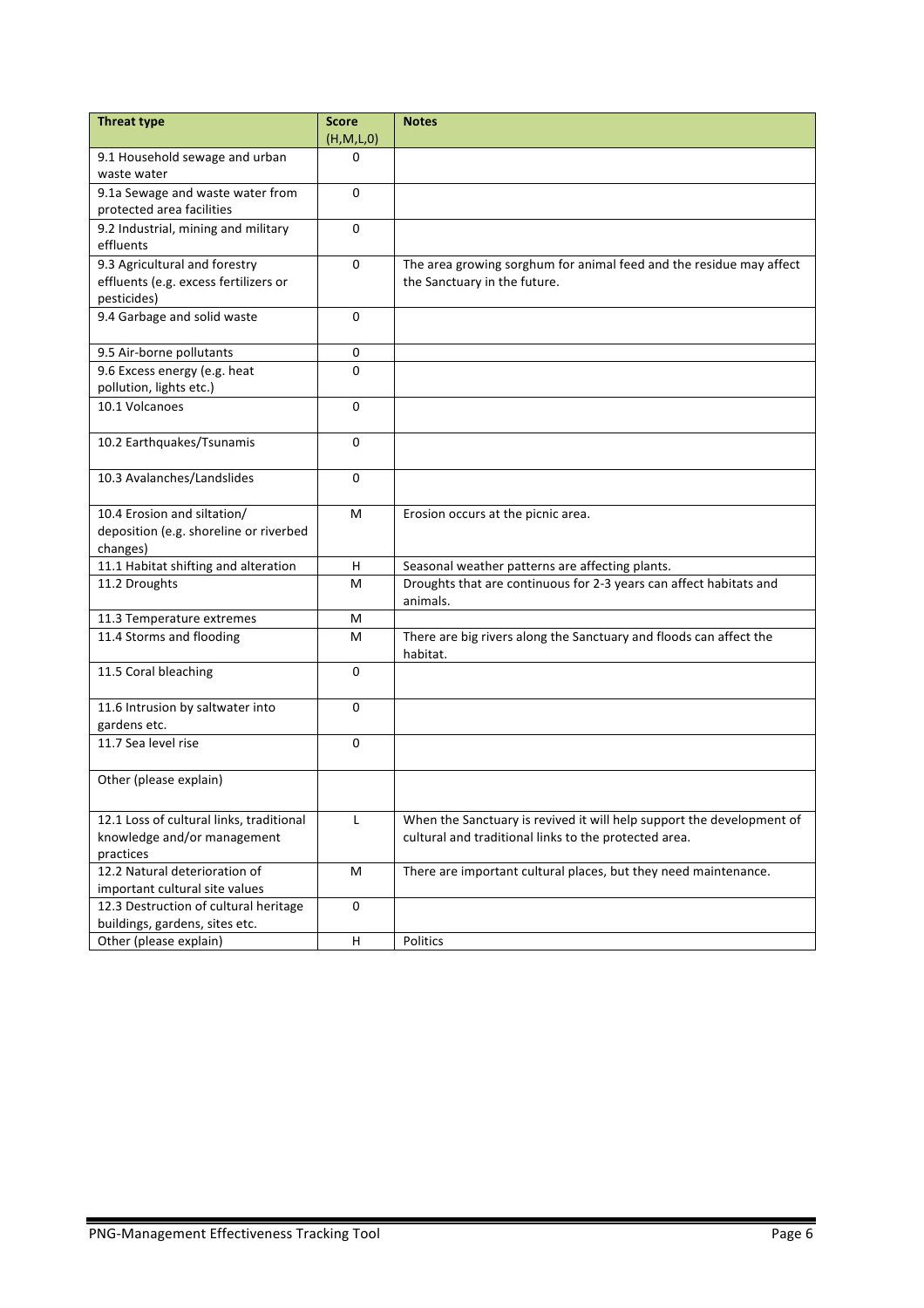## Table 5. Worst threats and ways forward

| <b>Threat</b><br>No. | <b>Threat</b><br>(Most significant first) | <b>Threat number or</b><br>name (copy no. | Nature of the threat, impact and how to reduce the impact.                                                                                                                                                                                                                                                                           |
|----------------------|-------------------------------------------|-------------------------------------------|--------------------------------------------------------------------------------------------------------------------------------------------------------------------------------------------------------------------------------------------------------------------------------------------------------------------------------------|
|                      |                                           | from Table 4)                             |                                                                                                                                                                                                                                                                                                                                      |
|                      | Natural                                   | 8.1,8.1a,11.2,11.4                        | Invasive species of plants (paipa species) and animals, (tilapia fish),<br>drought, flood and wind.                                                                                                                                                                                                                                  |
| $\mathfrak{p}$       | Human-made                                | 5.1, 5.2, 7.1                             | Hunting practises (fishing) using poison rope, fire escapes from<br>gardens, domesticated animals, tribal fights, compensation claims<br>and jealousy.                                                                                                                                                                               |
| $\mathbf{a}$         | <b>Politics</b>                           | Other                                     | Regardless of who wins in the elections, this should not affect the<br>Sanctuary. We should develop management strategies that are<br>binding with the Conservation and Environment Protection<br>Authority, Baiyer Sanctuary and the current member of parliament<br>and Provincial Government, District and LLG and wards members. |

## Part 4: What is the management like in the protected area?

### **Table 6. Management effectiveness scores, comments, next steps**

| <b>Issue</b>                      | <b>Score</b><br>(0,1,2,3, NA) | <b>Comment</b>                                                                                                                                            | <b>Next steps</b>                                                                                                                                                            |
|-----------------------------------|-------------------------------|-----------------------------------------------------------------------------------------------------------------------------------------------------------|------------------------------------------------------------------------------------------------------------------------------------------------------------------------------|
| 1a. Legal status                  | 3                             | Nationally gazetted protected area.                                                                                                                       | Formal boundary mapping should be<br>undertaken.                                                                                                                             |
| 1b. Legal status                  |                               |                                                                                                                                                           |                                                                                                                                                                              |
| 2a. Protected area<br>regulations | $\overline{2}$                |                                                                                                                                                           | Develop a Management Plan and<br>identify relevant strategies and<br>regulations.                                                                                            |
| 2b. Protected area<br>regulations |                               |                                                                                                                                                           |                                                                                                                                                                              |
| 3. Law enforcement                | $\overline{2}$                | There is some capacity to enforce<br>rules, but there is no funding and<br>no law enforcement or<br>management.                                           |                                                                                                                                                                              |
| 4. Protected area objectives      | $\overline{2}$                | The Sanctuary has some agreed<br>objectives, but lacks effective on-<br>ground management. The<br>objectives do not relate to<br>biodiversity management. | Annual funding is needed to hire<br>personnel for management.                                                                                                                |
| 5. Protected area design          | 3                             | The size and boundaries are<br>sufficient to enable the<br>achievement of the objectives.                                                                 |                                                                                                                                                                              |
| 6. Protected area<br>boundaries   | 3                             | The boundary has been mapped.                                                                                                                             | Portion 166 needs to be checked to<br>determine whether it was mapped into<br>the PA and also portion 94.                                                                    |
| 7. Management plan                | $\Omega$                      | There is no Management Plan.                                                                                                                              | Develop a Management Plan in<br>consultation with all the stakeholders<br>(land owners, Ward Councillors, Local<br>Level Government, District and<br>Provincial Government). |
| 7a. Planning process              | $\Omega$                      | There is no Management Plan and<br>thus no input into this process.                                                                                       | The protected area should be managed<br>as government property.                                                                                                              |
| 7b. Planning process              | $\Omega$                      |                                                                                                                                                           |                                                                                                                                                                              |
| 7c. Planning process              | 0                             |                                                                                                                                                           |                                                                                                                                                                              |
| 8. Regular work plan              | $\mathbf{1}$                  | There is a work plan, but there is<br>no effective management and<br>funding.                                                                             | Funding should be available to support<br>a manager.                                                                                                                         |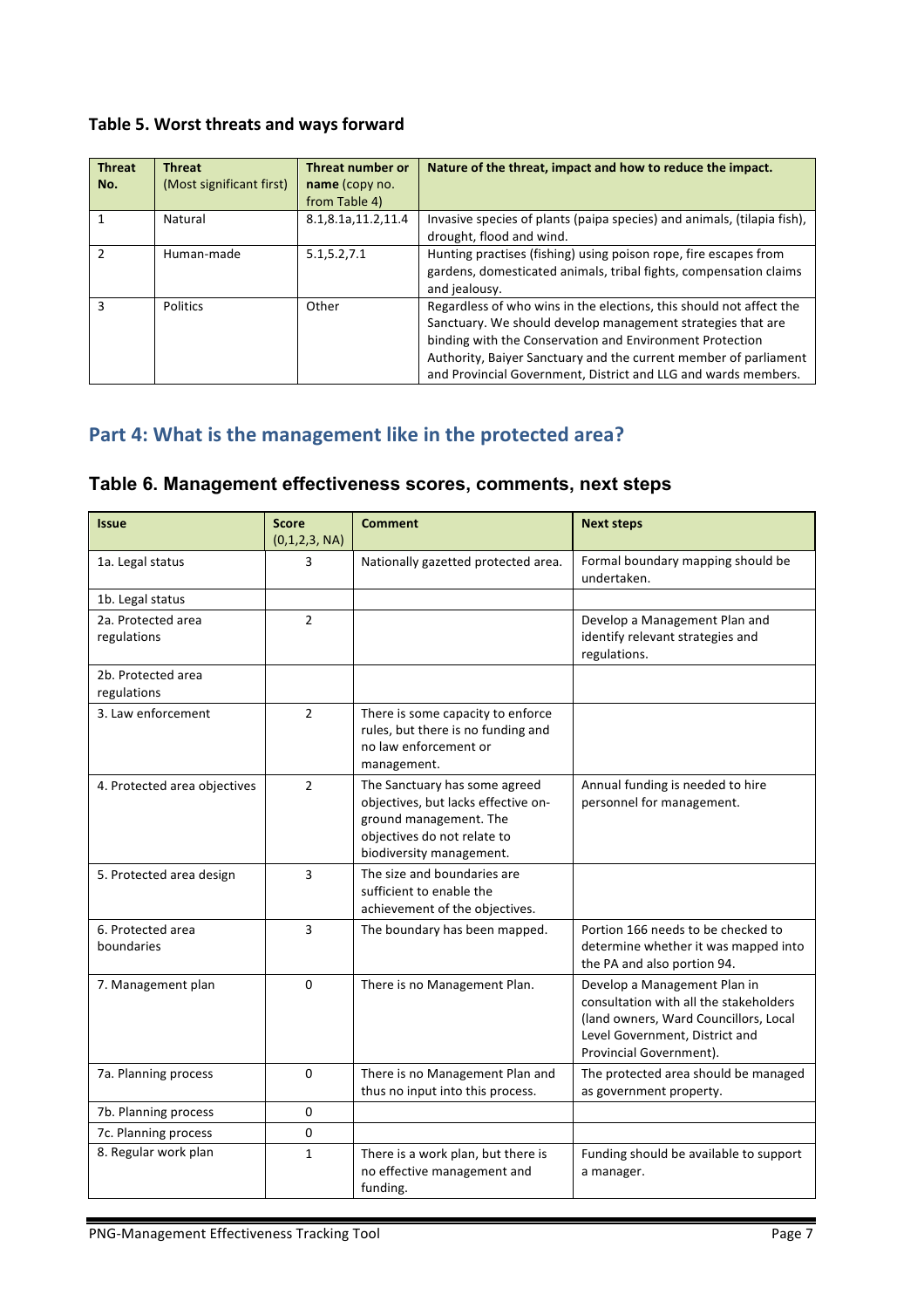| <b>Issue</b>                                          | <b>Score</b><br>(0,1,2,3, NA) | <b>Comment</b>                                                                                                                                     | <b>Next steps</b>                                                                                                                       |
|-------------------------------------------------------|-------------------------------|----------------------------------------------------------------------------------------------------------------------------------------------------|-----------------------------------------------------------------------------------------------------------------------------------------|
| 9. Resource inventory                                 | 1                             | There is insufficient information<br>about the protected area. Previous<br>information was lost.                                                   | Need to undertake new studies to<br>collect data for species management.                                                                |
| 10. Protection systems                                | $\mathbf{1}$                  | Protection systems have lost their<br>effectiveness.                                                                                               | Develop effective protection systems<br>for the Sanctuary.                                                                              |
| 11. Research and<br>monitoring                        | $\mathbf{1}$                  | There has been a small amount of<br>survey work.                                                                                                   | There needs to be contractual<br>agreements with scientist to provide<br>data from their research.                                      |
| 12. Resource management                               | $\mathbf{1}$                  | No management and no data to<br>develop a Management Plan and<br>strategies.                                                                       |                                                                                                                                         |
| 13a. Staff numbers                                    | $\mathbf{1}$                  | There are insufficient staff to<br>undertake management activities.<br>The Provincial Government<br>employs two people to assist the<br>Sanctuary. | We need fully funded employees to<br>work at the Sanctuary.                                                                             |
| 13b. Other people working<br>on the protected area    | $\mathbf{1}$                  | There are insufficient landowners<br>working in the Sanctuary.                                                                                     | People are willing to provide their<br>support, but some form of payment is<br>needed. Perhaps two paid workers<br>would be sufficient. |
| 14. Training and skills                               | 0                             |                                                                                                                                                    | Training of staff and customary<br>landowners is needed.                                                                                |
| 15. Current budget                                    | 0                             | K500, 000.00 was provided to the<br>Baiyer Sanctuary for project<br>activities. This was not for<br>management of the Baiyer<br>Sanctuary.         | Funding is needed for ongoing<br>management.                                                                                            |
| 16. Security of budget                                | 0                             | No annual budget.                                                                                                                                  |                                                                                                                                         |
| 17. Management of budget                              | ΝA                            |                                                                                                                                                    |                                                                                                                                         |
| 18. Equipment                                         | 1                             | There is limited equipment.                                                                                                                        | Secure essential equipment.                                                                                                             |
| 19. Maintenance of<br>equipment                       | 1                             | Maintenance is done on an ad hoc<br>basis by Mark Doa and Wanpis<br>Waiya.                                                                         | When equipment is bought ensure<br>effective maintenance of equipment.                                                                  |
| 20. Education and<br>awareness                        | $\mathbf{1}$                  | Very limited funding and resource<br>to undertake appropriate<br>awareness raising.                                                                |                                                                                                                                         |
| 21. Planning for land use or<br>marine activities     | $\overline{2}$                | There is respect for Baiyer<br>Sanctuary.                                                                                                          |                                                                                                                                         |
| 22. State and commercial<br>neighbours                | $\mathbf{1}$                  | There is communication with state<br>and commercial neighbours e.g.<br>the Shogum Plant development.                                               |                                                                                                                                         |
| 23. Indigenous people/<br><b>Customary landowners</b> | $\overline{2}$                |                                                                                                                                                    | Need better managers to support the<br>current team in managing the Baiyer<br>Sanctuary.                                                |
| 24a. Impact on<br>communities                         | 0                             | Little or no communication with<br>government.                                                                                                     |                                                                                                                                         |
| 24b. Impact on<br>communities                         | 0                             | For the last twenty years nothing<br>has happened in the Sanctuary.                                                                                |                                                                                                                                         |
| 24c. Impact on<br>communities                         | $\mathbf{1}$                  | The customary landowners support<br>the Sanctuary.                                                                                                 |                                                                                                                                         |
| 25. Economic benefit                                  | $\mathbf{1}$                  | Potential economic benefits are<br>recognised e.g. through<br>ecotourism.                                                                          | Management Plans need to be<br>developed.                                                                                               |
| 26. Monitoring and                                    | 0                             |                                                                                                                                                    |                                                                                                                                         |
| evaluation                                            |                               |                                                                                                                                                    |                                                                                                                                         |
| 27. Visitor facilities                                | 0                             | All visitor facilities have been<br>destroyed.                                                                                                     | Currently the facilities and being<br>revived.                                                                                          |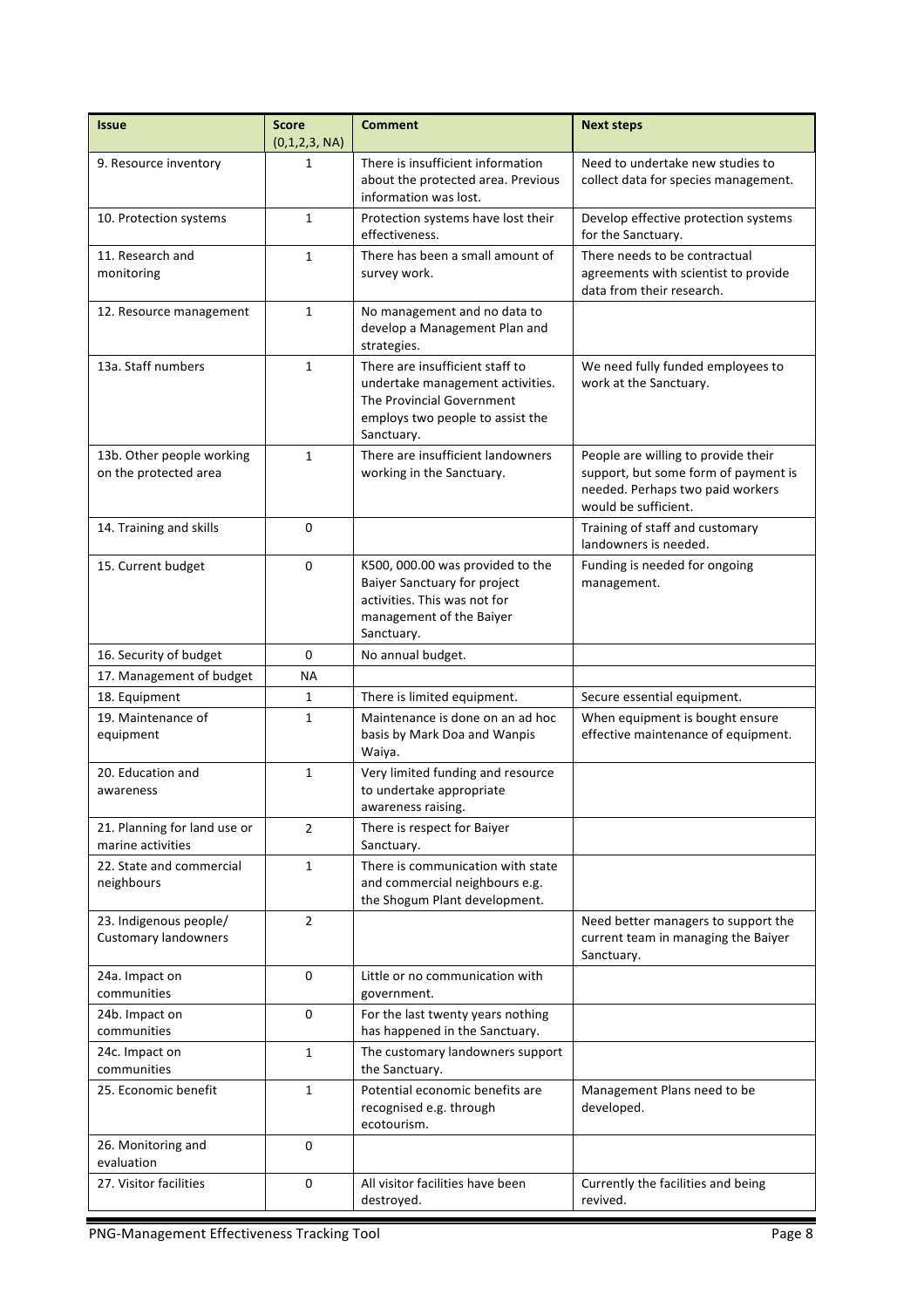| <b>Issue</b>                        | <b>Score</b><br>(0,1,2,3, NA) | <b>Comment</b>                                                       | <b>Next steps</b>                                                                                                                    |
|-------------------------------------|-------------------------------|----------------------------------------------------------------------|--------------------------------------------------------------------------------------------------------------------------------------|
| 28. Commercial tourism<br>operators | 1                             | Landowners want to form their<br>own touring operators.              |                                                                                                                                      |
| 29. Fees                            | $\mathbf{0}$                  | Previously, fees were collected, but<br>currently nothing is done.   | Review the fees, create a fee account<br>and utilise the fees for rehabilitation of<br>the Sanctuary.                                |
| 30. Condition of values             | 2                             | The condition of the values in<br>general remains good.              | Reassess the values, review the<br>management actions, use the<br>management plan to identify funding<br>and implement action plans. |
| 30a.Condition of values             | $\Omega$                      | There was no scientific assessment<br>used to assess the values.     |                                                                                                                                      |
| 30b. Condition of values            | 0                             | There are no specific management<br>programs to address the threats. |                                                                                                                                      |
| 30c. Condition of values            | $\Omega$                      | There are no regular park<br>management activities.                  |                                                                                                                                      |

## **Part 5: Condition and trends of protected area values**

### **Table 7. Values, condition and trend**

| <b>Key value</b> | <b>Condition Score</b> | <b>Trend Score</b> | Information source and justification for Assessment and HOW the                                                                                                                                                                                                                                                         |
|------------------|------------------------|--------------------|-------------------------------------------------------------------------------------------------------------------------------------------------------------------------------------------------------------------------------------------------------------------------------------------------------------------------|
| (from Table 2)   | (VG, G, F, P, DK)      | (I, S, D, DK)      | condition can be IMPROVED                                                                                                                                                                                                                                                                                               |
| Forest           | G                      | D                  | Because of the long delay in revitalizing the Sanctuary we need to: (1)<br>fence out the pigs; (2) plant new trees; (3) drain waterlogged areas; and<br>(4) attract funding and resource personnel to collect data and better<br>manage the Sanctuary.                                                                  |
| Animals          | VG                     | <b>S</b>           | Identify annual funding sources, employ a resource person, obtain<br>relevant equipment, develop a Management Plan and review existing<br>rules, create awareness among the customary landowners about the<br>rules and regulations. Conduct breeding within the Sanctuary to sustain<br>viable populations of animals. |
| Water<br>systems | VG                     | <b>S</b>           | Provide awareness within the community on how to protect the water<br>quality, plant trees for water protection and provide water management<br>rules.                                                                                                                                                                  |

## **Table 8. Recommendations and ways forward**

|                                                                                                       | L.                                                                                                                                                                          |                                                                           |
|-------------------------------------------------------------------------------------------------------|-----------------------------------------------------------------------------------------------------------------------------------------------------------------------------|---------------------------------------------------------------------------|
| Management - provide effective<br>staffing, equipment and facilities to<br>manage the protected area. | Annual funding – obtain financial support<br>to assist management of the Baiyer River<br>Sanctuary from the Conservation and<br><b>Environment Protection Authority and</b> | Conduct data collection to assist with<br>improved management strategies. |
|                                                                                                       | the provincial and district authorities.                                                                                                                                    |                                                                           |